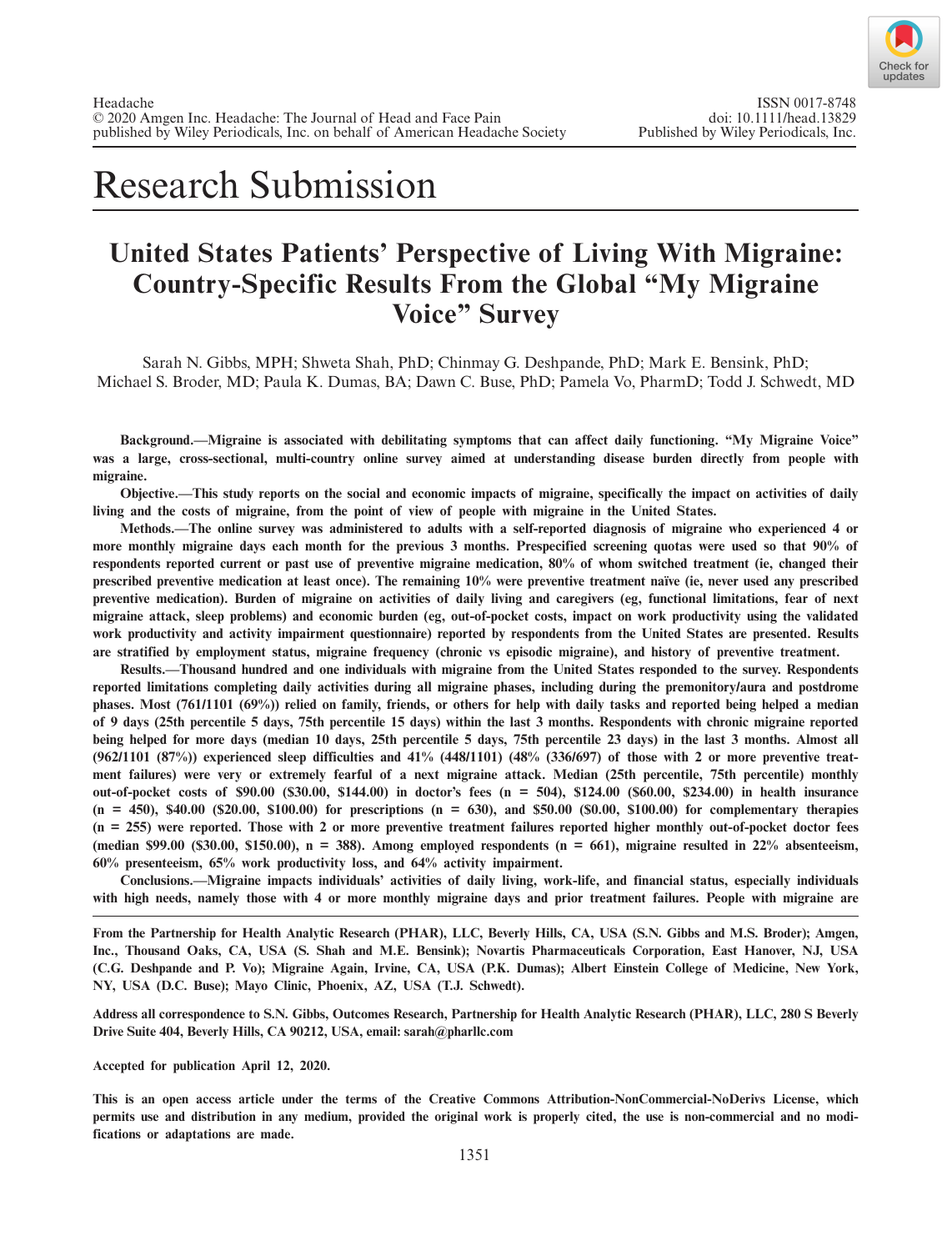**impaired during all migraine phases, experience fear of their next migraine attack and sleep difficulties, and pay substantial monthly out-of-pocket costs for migraine. Burden is even greater among those who have had 2 or more preventive treatment failures. Impacts of migraine extend beyond probands to caregivers who help people with migraine with daily tasks, employers**  who are affected by employee absenteeism, presenteeism, and reduced productivity, and society which is burdened by lost and **reduced economic productivity and healthcare costs.**

**Key words: migraine, burden, survey, work productivity, migraine experience, costs**

**Abbreviations: AMPP American Migraine Prevalence and Prevention, CaMEO Chronic Migraine Epidemiology and Outcomes, IBMS International Burden of Migraine Study, QoL quality of life, US United States, WPAI workplace productivity and activity impairment**

(*Headache* 2020;60:1351-1364)

# **BACKGROUND**

Migraine affects 1.04 billion people globally and results in 45.1 million years lived with disability;<sup>1</sup> it is the second leading cause of years lived with disability after low back  $pain<sup>1</sup>$  and the first among individuals under 50 years old.<sup>2</sup> In the United States (U.S.),  $15.5\%$ of adults reported having migraine or severe headache in the previous 3 months.<sup>3</sup> Migraine disproportionately affects females (21% of females vs 10% of males) and people 18-44 years old  $(19\%)$ .<sup>3</sup>

Migraine impacts all domains of life. Large surveys, such as The International Burden of Migraine Study (IBMS), the American Migraine Prevalence and Prevention (AMPP) Study, and the Chronic Migraine Epidemiology and Outcomes (CaMEO) study, were conducted to capture the disease's wide-ranging burden. The surveys demonstrated that migraine affects the activities of daily living. The majority of those with chronic or episodic migraine reported at least

mild associated disability and more than half screened positive for mild, moderate, or severe depression and/ or anxiety.4,5 Approximately half (54%) reported severe migraine-related disability.<sup>6</sup> Recent systematic reviews also showed the psychosocial difficulties associated with migraine<sup>7</sup> and consistently worse health-related quality of life  $(QoL)$  of people with migraine.<sup>8,9</sup>

Not only does migraine impact all domains of life, it is also costly to the individual, family unit, employers, insurers, and society. In U.S. surveys, respondents reported the mean cost of chronic migraine in the preceding 3 months to be \$1036 and episodic migraine to be \$383.10 Individuals with migraine reported \$2916 greater annual total direct healthcare expenditures compared to those without migraine (\$8033 vs  $$5118$ <sup>11</sup> Migraine is also associated with significant occupational and academic burden, reducing work and school productivity. Surveys and systematic reviews consistently show that the worker productivity loss due

*Conflict of Interest:* Sarah N Gibbs is an employee of the Partnership for Health Analytic Research (PHAR) LLC, which was paid by Amgen Inc. to conduct the analysis described in this manuscript. Shweta Shah is an employee of, and shareholder in, Amgen Inc. Chinmay Deshpande is an employee of, and shareholder in, Novartis Pharmaceuticals Corporation. Mark Bensink is an employee of, and shareholder in, Amgen Inc. Michael S Broder is an employee of the Partnership for Health Analytic Research (PHAR) LLC, which was paid by Amgen Inc. to conduct the analysis described in this manuscript. Paula K Dumas is the President of the World Health Education Foundation, a 501c3 which receives funding from Amgen Inc., to do patient education, research, and advocacy. Dawn C. Buse, PhD has received grant support and honoraria from Allergan, Amgen, Avanir, Biohaven, Eli Lilly, Novartis and Promius/Dr. Reddys. She has not been paid by any company for work writing manuscripts, or writing or presenting abstracts, posters or platforms. She serves on the editorial boards of Current Pain and Headache Reports, the Journal of Headache and Pain, Pain Medicine News, and Pain Pathways magazine. Pamela Vo is an employee of, and shareholder in, Novartis Pharmaceuticals Corporation. Todd Schwedt has served as a consultant for Alder, Allergan, Amgen, Avanir, Cipla, Dr. Reddy's, Eli Lilly, Ipsen Bioscience, Nocira, Novartis, Salvia, Teva, and Xoc. He has stock options in Aural Analytics, Nocira, and Second Opinion. He has received research funding from Amgen, American Migraine Foundation, Arizona State University, Henry Jackson Foundation, National Institutes of Health, Patient-Centered Outcomes Research Institute, and U.S. Department of Defense. He serves on the Board of Directors for the American Headache Society and the International Headache Society.

*Funding:* This work was co-funded by Novartis Pharmaceutical Corporation and Amgen Inc. The "My Migraine Voice" survey was funded by Novartis Pharmaceutical Corporation.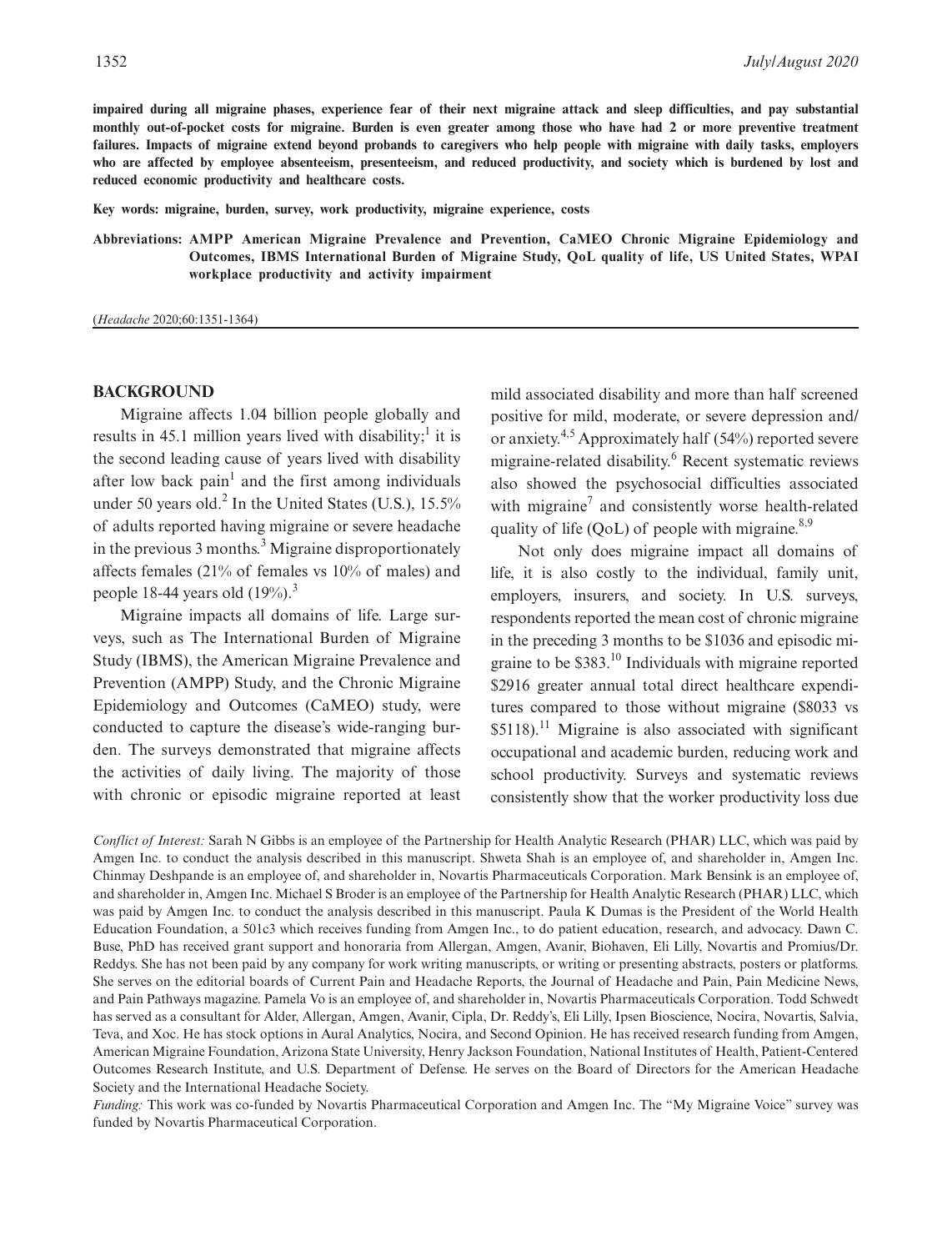to episodic migraine is about 4 workdays per year and is about 7 workdays per year due to chronic migraine.  $6,12,13$ 

The IBMS, AMPP, and CaMEO studies contributed significantly to the literature and demonstrated the impact of migraine. However, none reported data on burden among people on preventive migraine treatment. Although those studies did report on burden among people with chronic migraine, and the AMPP and CaMEO studies reported burden of migraine in some domains by low, moderate, and high-frequency episodic migraine, less is known on the impact of migraine among those with 4 or more monthly migraine days and among those with prior preventive treatment failures. The results presented here aim to fill this gap by providing a descriptive overview of the impact of migraine among this group of high-needs patients – namely those with 4 or more monthly migraine days who are on or have used preventive migraine treatments and have needed to change their preventive treatment at least once. This study gathered data directly from people with migraine and reports on the social and economic impacts of migraine, specifically the impact on activities of daily living and the societal and individual costs of migraine for patients in the U.S.

# **METHODS**

**Study Design and Participants.—**We conducted a large, cross-sectional, multi-country online survey of adult participants (18 years or older) with a self-reported diagnosis of migraine (named the "My Migraine Voice" survey) from September 2017 to February 2018. Results from the U.S. are reported here to present evidence relevant to a U.S. audience; full survey methods are reported elsewhere.<sup>14</sup> In brief, a convenience sample of participants was recruited via patient/consumer online panels and internet support groups for people with migraine. No statistical power calculation was conducted prior to the study. The goal was to include as many people with migraine as possible with 4 or more monthly migraine days; the resulting sample size was based on available respondents.

To be eligible, people with migraine had to have a self-reported diagnosis of migraine, have experienced 4 or more monthly migraine days each month for the previous 3 months, and have not participated in another survey of migraine in the previous 2 months.

Prespecified screening quotas were used so that 90% of respondents reported current or past use of preventive migraine medication (responded "Yes" to "Have you ever used any medication prescribed by your doctor to prevent your migraine attacks from happening?"). Among these respondents, 80% switched treatment at least once (responded "Yes" to "Have you ever needed to change the medication prescribed by your doctor to prevent your migraine attacks?"). The remaining 10% of the sample were preventive treatment naïve (responded "No" to "Have you ever used any medication prescribed by your doctor to prevent your migraine attacks from happening?"). These quotas were used to ensure a large number of patients with a history of preventive treatment failures were included in the study.

A pilot study was conducted in 2017 to inform the survey questions.<sup>15,16</sup> Using online bulletin boards, qualitative data from people with migraine and caregivers were collected on the impact of migraine on daily life. In addition, internal pilot tests were conducted to assess the length of the questionnaire.

Participant consent was obtained prior to completing the voluntary survey. Specifically, participants were given an estimate of survey duration (30 minutes), informed their data would remain anonymous, and asked to check a box whether they were willing to participate (Yes/No). Data were collected via an online platform and internet surveys were completed independently by respondents via a website. Machine identification methodologies were used to track unique respondents, but view, participation, and completion rates were not collected. Respondents who completed the survey were compensated in the form of a voucher. This research involved only survey procedures and the subjects could not be subsequently identified (data remained anonymous throughout the study, handled confidentially, and were analyzed and reported in aggregate only). Therefore, it was deemed exempt from the requirement to be reviewed by a human subjects protection committee by the Ethical & Independent Review Services Institutional Review Board under 45 CFR 46.101(b)(2).<sup>17</sup>

**Study Variables.—**The full questionnaire included 88 questions on sociodemographic characteristics, health/medical history, QoL, healthcare utilization due to migraine, migraine impact on daily life, and migraine treatment patterns. The validated work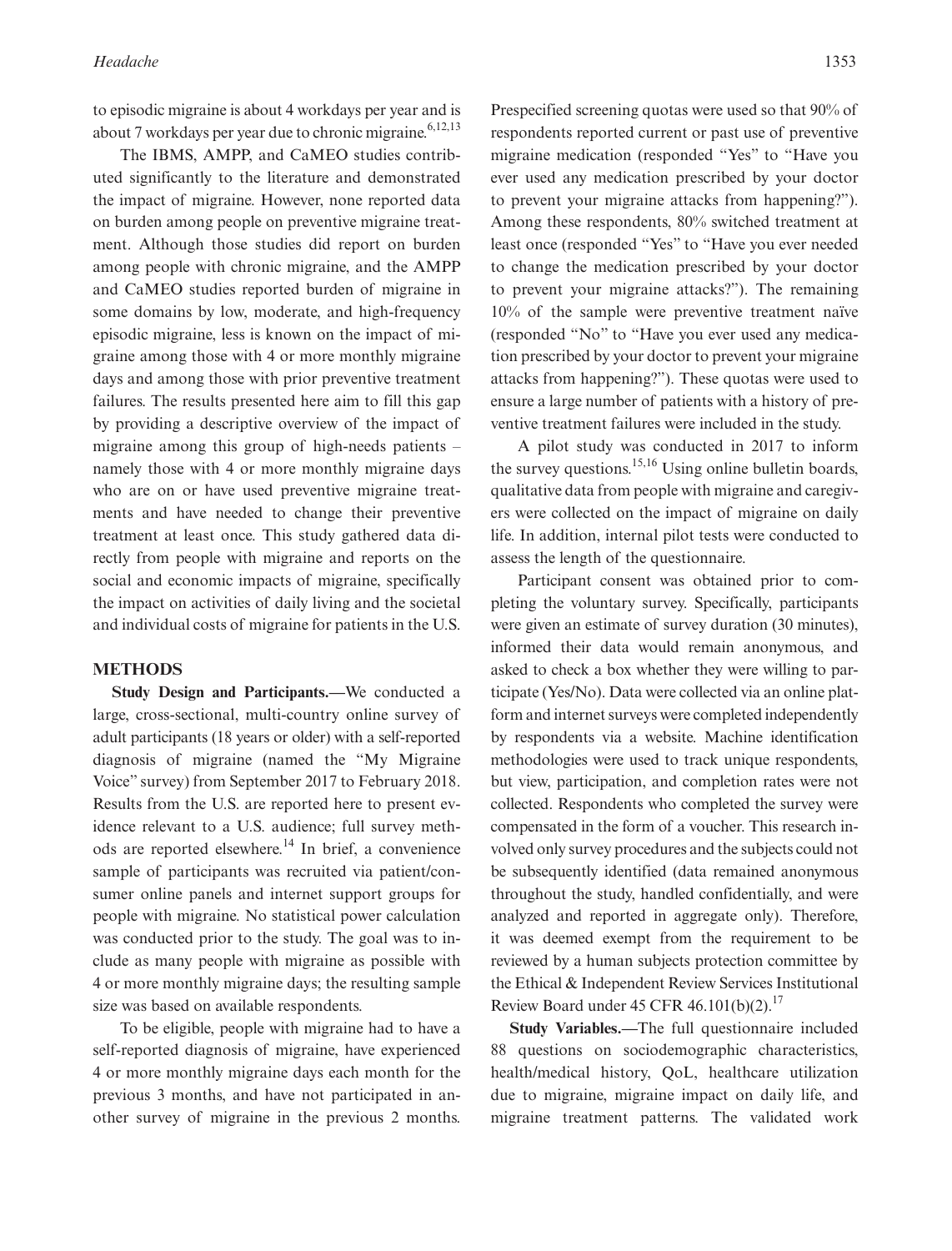productivity and activity impairment (WPAI) questionnaire $18$  was imbedded into the survey and asked of currently employed respondents (full and part-time employed). Questions were tailored to specific countries to reflect differences in healthcare systems and the availability of treatments but were not randomized. No statistical correction methods (eg, weighting of items or propensity scores) were used.

In this study, we report on questions related to the social and economic burden of living with migraine among U.S. respondents, including functional burden (length of migraine attack, limitations to activities of daily living), emotional burden (reliance on others, fear of next migraine attack, sleeping difficulties due to migraine), and direct and indirect costs (patient-reported monthly out-of-pocket costs and impact on work productivity).

Functional burden (limitations completing daily activities) was assessed on a 1 to 5 scale (where  $1 = not$ limited at all and  $5 =$  extremely limited) for each migraine phase: Premonitory (warning)/aura, the headache (the attack phase), and postdrome (resolution and recovery). Fear of next migraine attack was assessed on a 1 to 5 scale (where  $1 =$  not fearful at all and  $5 =$  extremely fearful). Out-of-pocket costs for migraine care and treatment were based on self-reported monthly out-of-pocket costs; median (25th percentile, 75th percentile) costs were calculated among those who responded to the survey question on out-of-pocket costs. Impact on work productivity was assessed using the WPAI questionnaire which measures absenteeism (work time missed, calculated as the number of hours missed over the total number of hours worked plus missed); presenteeism (calculated as impairment at work over reduced on the job effectiveness); work productivity loss (calculated as impairment at work over absenteeism plus presenteeism); and activity impairment (calculated as the effect of migraine on the ability to do regular daily activities). $17$ 

**Data Analysis.—**Descriptive results are stratified by employment status, chronic vs episodic migraine (defined as ≥15/<15 headache or migraine days per month in the previous 3 months), and history of preventive migraine treatment use. The latter was defined as 4 groups: Preventive treatment naïve, no preventive treatment failures (never changed preventive treatment),

1 preventive treatment failure (changed preventive treatment once), and 2 or more preventive treatment failures (changed preventive treatment 2 or more times). Demographics are shown among all 3 subgroups (employment status, migraine frequency, and preventive treatment history); functional and economic burdens and WPAI results are shown by migraine frequency and history of preventive treatment. For the variables presented in this study, missing/non-response data did not vary by subgroup. Descriptive analyses only (proportions, medians, and interquartile ranges) were conducted using SAS® version 9.4 (SAS Institute, Cary, NC). Because many variables were highly skewed, we presented medians with 25th and 75th percentiles, instead of means and standard deviations. No formal statistical inferences were made. Unless otherwise noted, missing data were excluded from analyses; percentages are calculated from non-missing responses.

#### **RESULTS**

Eleven thousand two hundred sixty six individuals with migraine from 31 countries, including 1101 individuals from the U.S., responded to the "My Migraine Voice" survey (overall response rate is not available). Results from all respondents are reported elsewhere;<sup>14</sup> here, we report on the respondents from the U.S.

**Survey Sample.—**Among the 1101 U.S. respondents, 70% were female and the average age was 41 years old (Table 1). Twenty-nine percent reported having chronic migraine. Sixty percent were employed (of which 77% were full-time employed, 13% were part-time employed, and 9% were self-employed). Of the 40% not employed, 16% were unemployed, 24% were retired, 7% were students, and 40% were homemakers (the remaining were classified as "other"). A little less than half (43%) reported an annual household income of less than \$50,000; while 5% reported an annual household income of \$150,000 or more. As determined by the screening quota, 10% were preventive treatment naïve; of the remaining on preventive treatment, 18% had no preventive treatment failures, 9% had 1 preventive treatment failure, and 63% had 2 or more preventive treatment failures. One-third of respondents with chronic migraine and one-third of respondents with 2 or more preventive treatment failures indicated that they receive a "disability related allowance"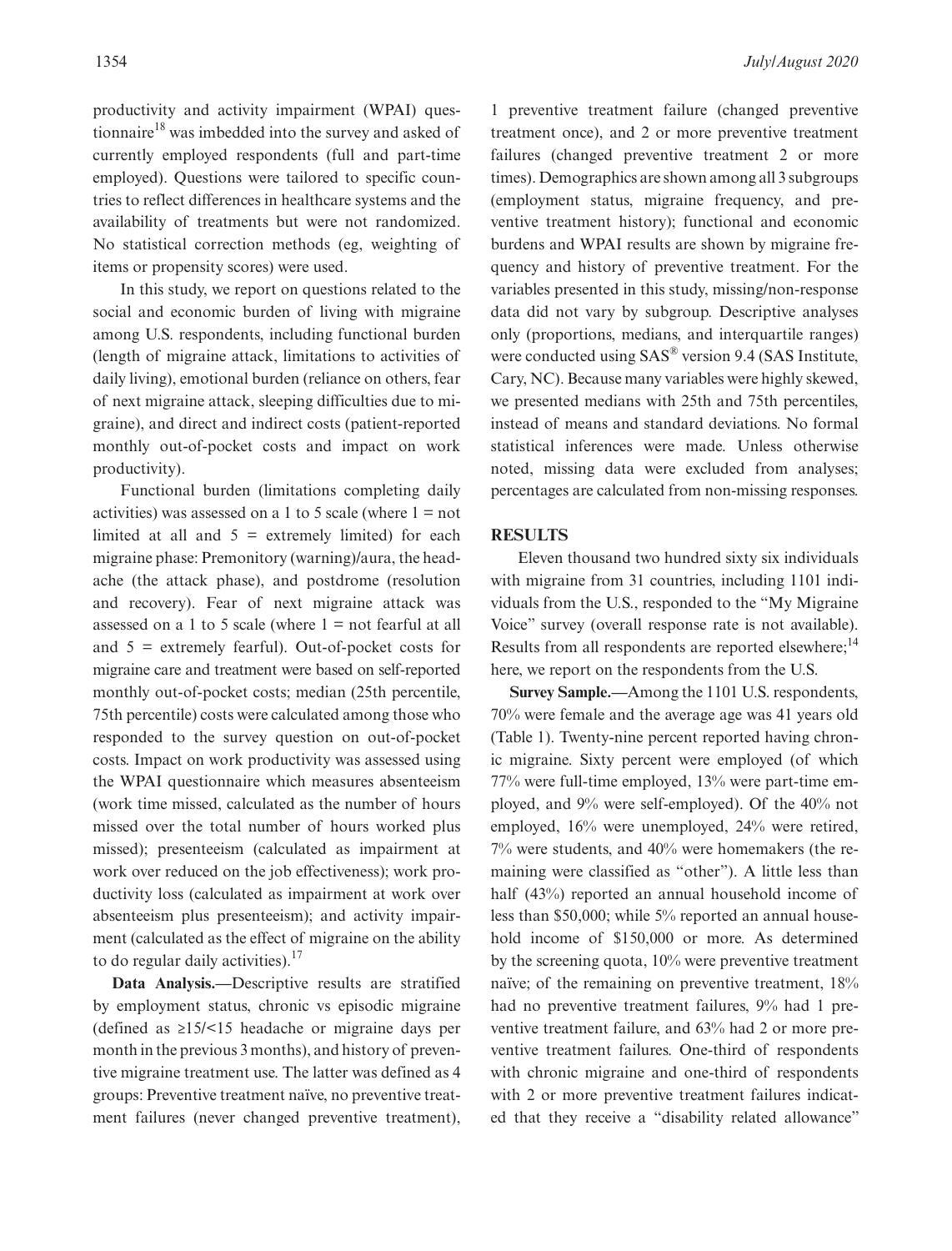|                                                                                                                                                                                  |                                               | Currently Employed                                 |                                               | Migraine Frequency                                  |                                               |                                              | Preventive Treatment History                     |                                               |                                                  |
|----------------------------------------------------------------------------------------------------------------------------------------------------------------------------------|-----------------------------------------------|----------------------------------------------------|-----------------------------------------------|-----------------------------------------------------|-----------------------------------------------|----------------------------------------------|--------------------------------------------------|-----------------------------------------------|--------------------------------------------------|
|                                                                                                                                                                                  | $\overline{AB}$                               | Yes                                                | $\overline{X}$                                | Chronic                                             | Episodic                                      | No Preventive<br>Ireatment                   | No Preventive<br>Treatment<br>Failures           | 1 Preventive<br>Treatment<br>Failure          | Preventive<br>Treatment<br>2 or More<br>Failures |
| [25th percentile, 75th<br>Age (mean, median<br>Female (% (n))<br>R<br>≫                                                                                                          | 41, 38 [31, 51]<br>100% (1101)<br>70.1% (772) | 38, 35 [30, 45]<br>$60.0\%$ $(661)$<br>56.7% (375) | 45, 45 [34, 55]<br>90.2% (397)<br>40.0% (440) | 40, 37 [32, 49]<br>67.1% (214)<br>$29.0\%$ (319)    | 41, 38 [31, 51]<br>71.4% (558)<br>71.0% (782) | 44, 44 [33, 55]<br>10.1% (111)<br>78.4% (87) | 42, 39 [31, 55]<br>74.9% (149)<br>$18.1\%$ (199) | 45, 48 [33, 56]<br>85.1% (80)<br>$8.5\%$ (94) | 39, 37 [30, 48]<br>65.4% (456)<br>63.3% (697)    |
| monthly headache or<br>25th percentile, 75th<br>migraine days in last<br>3 months (median<br>Average number of<br>percentile])                                                   |                                               | $12.3 [8.3, 16.7]$ 13.0 [8.3, 16.3]                |                                               | 11.7 [8.3, 17.0] 18.7 [16.7, 23.3] 10.0 [7.3, 13.0] |                                               | 10.0 [7.3, 15.0]                             | $10.0$ [7.3, 14.7]                               | 10.0 [6.7, 15.0]                              | 14.0 [9.7, 17.0]                                 |
| Receive disability related<br>percentile])                                                                                                                                       | 22.8% (251)                                   | (161)<br>24.4%                                     | 20.5% (90)                                    | 30.7% (98)                                          | 19.6% (153)                                   | $5.4\%$ (6)                                  | $8.5\%$ (17)                                     | 13.8% (13)                                    | 30.8% (215)                                      |
| allowance $(\%$ yes $(n))$<br>graine in immediate<br>Family history of mi-                                                                                                       | 60.9% (671)                                   | (406)<br>61.4%                                     | 60.2% (265)                                   | 65.2% (208)                                         | 59.2% (463)                                   | 47.7% (53)                                   | 50.3% (100)                                      | 57.4% (54)                                    | 66.6% (464)                                      |
| Type of treatments used <sup>+</sup> (% yes $(n)$ )<br>family (parents, siblings,<br>bought in pharmacy or<br>other shop without a<br>children) (% yes (n))<br>Over the counter/ | $63.2\% (513)$                                | (339)<br>68.2%                                     | 55.2% (174)                                   | 64.6% (164)                                         | $62.5%$ (349)                                 | 82.1% (55)                                   | 61.3%(76)                                        | $60.0\%$ (36)                                 | $61.7\%$ (346)                                   |
| Prescribed by your doctor<br>Complementary therapies<br>(eg, homeopathy, mas-<br>prescription                                                                                    | 81.3% (660)<br>33.1% (269)                    | (409)<br>(182)<br>82.3%<br>36.6%                   | 79.7% (251)<br>27.6% (87)                     | 87.4% (222)<br>34.3% (87)                           | 78.5% (438)<br>32.6% (182)                    | 28.4% (19)<br>32.8% (22)                     | 83.1% (103)<br>$31.5\%$ (39)                     | 88.3% (53)<br>26.7% (16)                      | 86.5% (485)<br>34.2% (192)                       |
| Self-reported other chronic conditions<br>Depression $(^{96}$ yes $(n))$<br>Anxiety (% yes (n))<br>sage, Ayurveda                                                                | $37.5\%$ (413)<br>36.6% (403)                 | (172)<br>(171)<br>26.0%<br>25.9%                   | 54.8% (241)<br>52.7% (232)                    | 35.7% (114)<br>35.7% (114)                          | 38.2% (299)<br>37.0% (289)                    | 43.2% (48)<br>$38.7%$ (43)                   | 36.7% (73)<br>37.7% (75)                         | 43.6% (41)<br>42.6% (40)                      | 36.0% (251)<br>35.2% (245)                       |
| †Out of 805 respondents who answered this question.                                                                                                                              |                                               |                                                    |                                               |                                                     |                                               |                                              |                                                  |                                               |                                                  |

Table 1.-U.S. Survey Sample **Table 1.—U.S. Survey Sample**

*Headache* 1355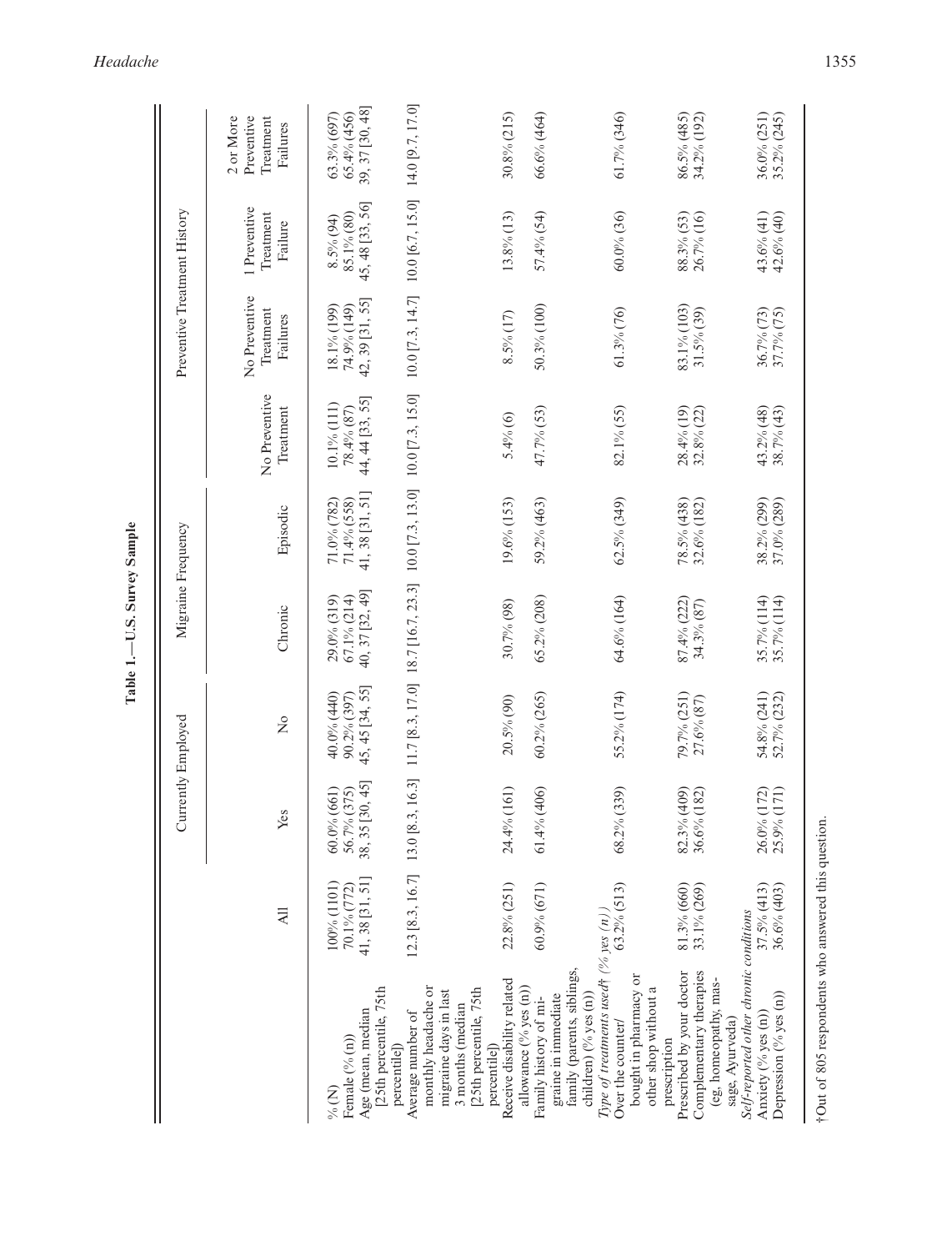(definition not provided). Twenty-three percent were affected by migraine for 1-5 years, 26% for 6-10 years, and 50% were affected for 11 or more years.

More than half (60%) of respondents had a history of migraine in their immediate family (among parents, siblings, and children), including a high percentage of respondents with chronic migraine (65%) and those with 2 or more treatment failures (67%). Respondents reported many types of comorbid chronic conditions (not shown); the 2 most common were anxiety (38%) and depression (37%). Medications prescribed by a doctor were the most common type of treatment used among all respondents (81%), followed by over the counter medication (63%) and complementary therapies (eg, homeopathy, massage, Ayurveda) (33%).

**Migraine Phases and Symptoms, Social and Emotional Burden, and Interictal Anxiety.—**Most respondents reported experiencing the premonitory/aura phase (95%) and the postdrome (recovery) phase (98%) of migraine. Half of respondents experienced the premonitory/aura phase of migraine for less than 4 hours and 27% experienced it for 4-24 hours; 44% experienced the headache phase (the attack phase) for 4-24 hours and 33% experienced this phase for more than 24 hours; 39% reported being in the postdrome (recovery) phase for 4-24 hours, 33% reported being it for less than 4 hours, and 26% for more than 24 hours. Respondents were somewhat limited completing daily activities during the premonitory/aura and postdrome phases and were very limited during the headache phase (the attack phase) (Table 2). More respondents with chronic migraine reported being limited in the premonitory/aura (58% very/extremely limited) and postdrome phases (63% very/extremely limited) than those with episodic migraine (37%, 43%, respectively).

Most respondents (69%) relied on family, friends, or others for help with daily tasks during migraine attacks and reported being helped for a median of 9 days in the last 3 months (Table 3); respondents with chronic migraine reported being helped during migraine attacks for a median of 10 days in the last 3 months. Fortyone percent of all respondents (and 48% of those with 2 or more preventive treatment failures) were very or extremely fearful of a next migraine attack (interictal anxiety). Almost all respondents (87%) experienced sleeping difficulties due to migraine.

**Economic Burden.—**Among the 16-59% of respondents who answered the question on how much money they spent each month on their migraine, respondents self-reported median (25th percentile, 75th percentile) monthly out-of-pocket costs of \$90.00 (\$30.00, \$144.00) in doctor's fees, \$124.00 (\$60.00, \$234.00) in health insurance, \$40.00 (\$20.00, \$100.00) for prescriptions, and \$50.00 (\$0.00, \$100.00) for complementary therapies (Table 4). Respondents with episodic migraine reported similar monthly out-of-pocket costs to those with chronic migraine. Respondents who had not used preventive treatment reported lower monthly outof-pocket costs across all types of costs (median \$50.00 in doctor's fees, \$100.00 in health insurance, and \$24.00 for prescriptions). Total costs are not reported.

Employed respondents worked 26.7 hours and missed 6.0 hours from work on average in the past 7 days due to problems associated with migraine. Among full- and part-time employed respondents, 22% of work time was missed (absenteeism), 60% of work time was impaired (presenteeism), for a total of 65% work productivity loss due to migraine. In addition, 64% of other activity time was impaired (Table 5). Respondents with chronic migraine had 73% work productivity loss and respondents with 2 or more treatment failures had 71% work productivity loss. Respondents who had not used preventive treatment were less likely to miss work or have reduced on-the-job effectiveness.

#### **DISCUSSION**

People with migraine are limited during all phases of migraine, experience fear of a next migraine attack and sleep difficulties due to migraine, and pay substantial monthly out-of-pocket costs for migraine care and treatment. The impact of migraine extends to caregivers who help people with migraine with daily tasks, employers who are affected by employee absenteeism, presenteeism, and reduced productivity, and society which is burdened by reduced economic productivity. Burdens are even greater among those with chronic migraine and those who have had 2 or more preventive treatment failures.

Overall, our findings on the emotional burden of migraine are consistent with other large migraine surveys, including that the daily lives of those with chronic migraine are more severely impacted than those with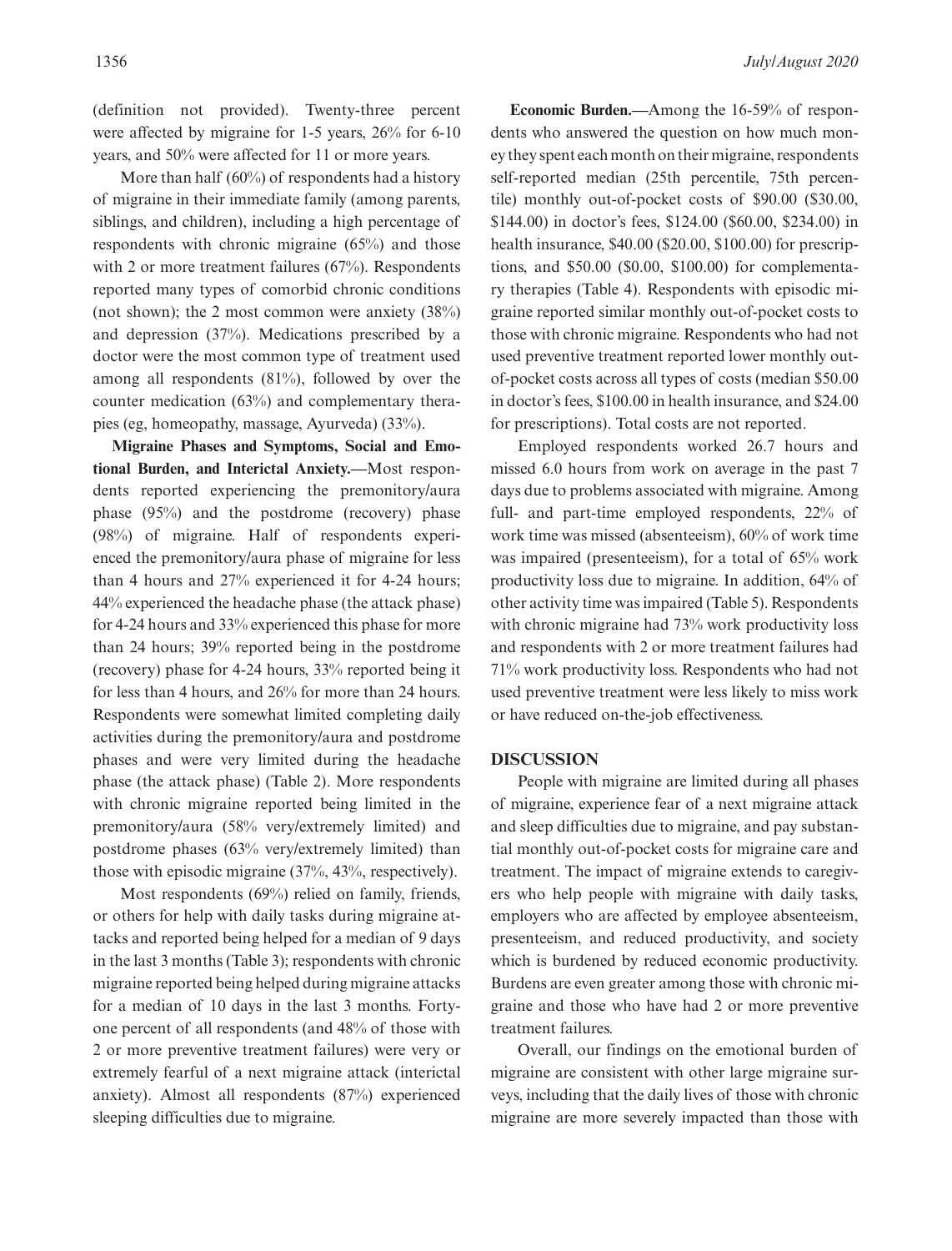| Ā                                           |
|---------------------------------------------|
| J<br>I                                      |
| ֧֧֧֧֧֚֚֚֚֚֚֚֚֚֚֚֚֚֚֚֚֚֚֚֚֚֚֚֚֚֚֡֝֝֓֝֟֓֝֬֝֓֝ |
| i                                           |
|                                             |
| į                                           |
| j                                           |

|                                                                                                                                                                                                                                                                                               |                                   |         | Migraine Frequency            |                                                                   |                                                                                        | Preventive Treatment History      |                                               |
|-----------------------------------------------------------------------------------------------------------------------------------------------------------------------------------------------------------------------------------------------------------------------------------------------|-----------------------------------|---------|-------------------------------|-------------------------------------------------------------------|----------------------------------------------------------------------------------------|-----------------------------------|-----------------------------------------------|
|                                                                                                                                                                                                                                                                                               | $\overline{a}$                    | Chronic | Episodic                      | No Preventive<br>Treatment                                        | Treatment Failures<br>No Preventive                                                    | Treatment Failure<br>1 Preventive | Treatment Failures<br>Preventive<br>2 or More |
| Limitations completing daily activities in the<br>premonitory/aura phase† (median [25th                                                                                                                                                                                                       | $3.0$ [ $3.0$ , $4.0$ ]<br>(1041) |         |                               |                                                                   | 4.0 [3.0, 4.0] 3.0 [3.0, 4.0] 3.0 [2.0, 3.0] (101) 3.0 [3.0, 4.0] (189)<br>(299) (742) | $3.0$ [ $2.0$ , $4.0$ ] (89)      | $3.0$ [ $3.0$ , $4.0$ ] ( $662$ )             |
| percentile, 75th percentile] (N))<br>Very or extremely limited completing daily                                                                                                                                                                                                               | 7% (445)<br>Ą.                    |         | 58.2% (174) 36.5% (271)       | 24.8% (25)                                                        | 36.5% (69)                                                                             | 27.0% (24)                        | 49.4% (327)                                   |
| the headache phase (the attack phase) <sup>†</sup> (me-<br>Limitations completing daily activities during<br>activities $(\% (n))$                                                                                                                                                            | 5.0 [4.0, 5.0]<br>(1094)          |         |                               | 5.0 [4.0, 5.0] 4.0 [4.0, 5.0] 4.0 [4.0, 5.0] (110)<br>(316) (778) | $4.0$ [ $4.0$ , $5.0$ ] ( $197$ )                                                      | $4.5$ [4.0, 5.0] (94)             | $5.0$ [4.0, $5.0$ ] (693)                     |
| dian [25th percentile, 75th percentile] (N))<br>Very or extremely limited completing daily                                                                                                                                                                                                    | 6% (925)<br>84.                   |         | $87.0\% (275)$ $83.5\% (650)$ | 79.1% (87)                                                        | 78.2% (154)                                                                            | 86.2% (81)                        | 87.0% (603)                                   |
| postdrome phase† (median [25th percentile,<br>Limitations completing daily activities in the<br>activities $(^{9}$ <sub>6</sub> $(n)$ )                                                                                                                                                       | $3.0$ [ $3.0$ , $4.0$ ]<br>(1076) | (310)   | (766)                         | $4.0$ [3.0, 5.0] 3.0 [3.0, 4.0] 3.0 [3.0, 4.0] (107)              | $3.0$ [ $3.0$ , $4.0$ ] ( $195$ )                                                      | $3.0$ [ $3.0$ , $4.0$ ] (89)      | $4.0$ [3.0, $4.0$ ] (685)                     |
| Very or extremely limited completing daily<br>75th percentile] (N))<br>activities $(\% (n))$                                                                                                                                                                                                  | 6% (523)<br>48.                   |         | $62.6\%$ (194) 43.0% (329)    | 32.7% (35)                                                        | 36.9% (72)                                                                             | 42.7% (38)                        | 55.2% (378)                                   |
| The survey asked respondents to report limitations completing daily activities on a 1 to 5 scale, where 1 = not limited at all, $2 = a$ little limited, 3 = somewhat limited, 4 = very<br>limited, and 5 = extremely limited. Excludes those who indicated they do not experience this phase. |                                   |         |                               |                                                                   |                                                                                        |                                   |                                               |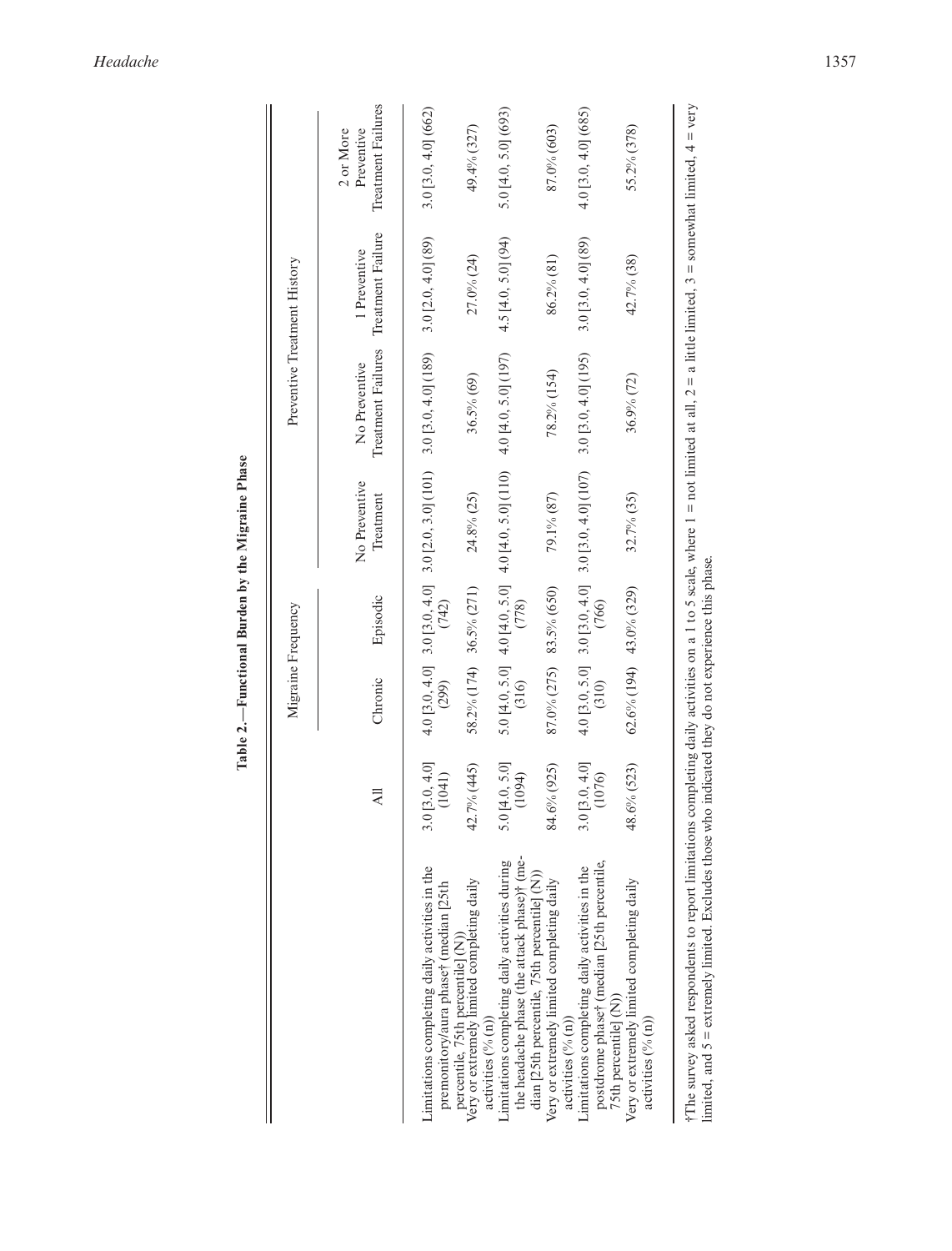|                                                                                                                   |                  |                    | Migraine Frequency      |                            |                                     | Preventive Treatment History       |                                                  |
|-------------------------------------------------------------------------------------------------------------------|------------------|--------------------|-------------------------|----------------------------|-------------------------------------|------------------------------------|--------------------------------------------------|
|                                                                                                                   | ₹                | Chronic            | Episodic                | No Preventive<br>Treatment | Treatment Failures<br>No Preventive | Preventive<br>Treatment<br>Failure | Preventive<br>2 or More<br>Treatment<br>Failures |
| help with everyday tasks during<br>Rely on family, friends, others for                                            | 69.1% (761)      | 73.7% (235)        | 67.3% (526)             | 57.7% (64)                 | 64.3% (128)                         | 59.6% (56)                         | $73.6\%$ (513)                                   |
| [25th percentile, 75th percentile]<br>Time spent being helped (median<br>migraine attacks ( $\frac{6}{3}$ yes (n) | 9.0 [5.0, 15.0]  | $10.0$ [5.0, 23.0] | 8.0 [4.0, 15.0]         | $6.0$ [3.0, 14.5]          | 8.5 [4.0, 15.0]                     | 7.5 [3.0,<br>14.0]                 | $10.0$ [5.0, 16.0]                               |
| terictal anxiety) <sup>‡</sup> (median [25th<br>Fear of next migraine attack (in-<br>days in the last 3 months)†  | 3.0 $[2.0, 4.0]$ | 4.0 [2.0, 5.0]     | $3.0$ [ $2.0$ , $4.0$ ] | 3.0 [2.0, 4.0]             | 3.0 [2.0, 4.0]                      | $3.0$ [2.0, 4.0]                   | 3.0 [2.0, 4.0]                                   |
| Very or extremely fearful of next<br>percentile, 75th percentile]                                                 | 40.7% (448)      | 54.9% (175)        | 34.9% (273)             | 26.1% (29)                 | 28.6% (57)                          | 27.7% (26)                         | 48.2% (336)                                      |
| Experience sleeping difficulties<br>due to migraine $(^{0}_{0}$ yes (n))<br>migraine attack $(% (n))$             | 87.4% (962)      | 90.6% (289)        | 86.1% (673)             | 82.0% (91)                 | 80.9% (161)                         | 86.2% (81)                         | 90.2% (629)                                      |
| thanouse those who rely on family friends, others for help with exercise to des                                   |                  |                    |                         |                            |                                     |                                    |                                                  |

Table 3.-Emotional Burden **Table 3.—Emotional Burden**

†Among those who rely on family, friends, others for help with everyday tasks.<br>‡The survey asked respondents to report fear of next migraine attack on a 1 to 5 scale, where 1 = not fearful at all, 2 = a little fearful, 3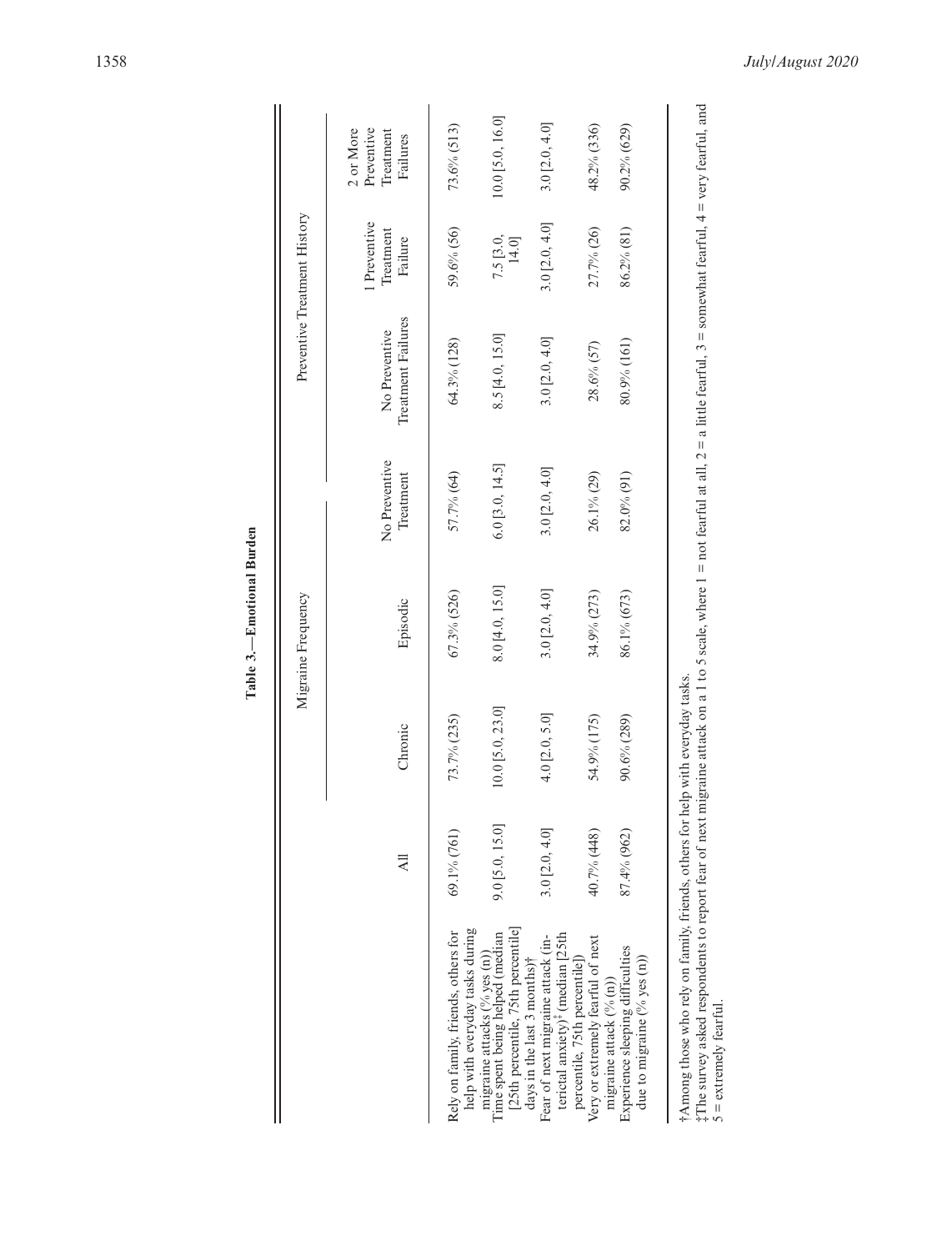|                                                                                  |                                      |                                          | Migraine Frequency                   |                                                                                                                                        | <b>Preventive Treatment History</b>                  |                                                     |                                                  |
|----------------------------------------------------------------------------------|--------------------------------------|------------------------------------------|--------------------------------------|----------------------------------------------------------------------------------------------------------------------------------------|------------------------------------------------------|-----------------------------------------------------|--------------------------------------------------|
| Percentile] US\$ (n) <sup>†</sup><br>Percentile, 75th<br>Median <sub>[25th</sub> | $\overline{a}$                       | Chronic                                  | Episodic                             | No Preventive<br>Treatment                                                                                                             | No Preventive<br>Treatment<br>Failures               | Preventive<br>Treatment<br>Failure                  | Preventive<br>Treatment<br>2 or More<br>Failures |
| Doctor's fees                                                                    | \$144.00] (504)<br>\$90.00 [\$30.00, | \$155.00] (168)<br>\$100.00 [\$50.00     | \$120.00] (336)<br>\$80.00 [\$25.00, | $$50.00$ [\$5.00, \$100.00] (21)                                                                                                       | \$50.00 [\$20.00,<br>\$100.001(67)                   | \$50.00 [\$15.00,<br>\$100.001(28)                  | \$150.00] (388)<br>\$99.00 [\$30.00,             |
| Prescription fees                                                                | \$100.00] (630)<br>\$40.00 [\$20.00, | \$77.50 [\$20.50,<br>\$144.50] (200)     | \$30.00 [\$15.00,<br>\$75.001(430)   | \$24.00 [\$10.00, \$50.00] (30)                                                                                                        | \$25.00 [\$10.00,<br>\$50.001 (94)                   | \$20.00 [\$10.00,<br>\$50.001 (53)                  | \$100.001(453)<br>\$50.00 [\$20.00,              |
| Co-payment                                                                       | \$80.00] (459)<br>\$30.00 [\$15.00,  | \$123.00] (155)<br>\$20.00<br>\$60.00 [5 | \$50.00] (304)<br>\$25.00 [\$10.00.  | \$20.00 [\$7.00, \$30.00] (30)                                                                                                         | \$20.00 [\$10.00,<br>\$35.00] (69)                   | \$25.00 [\$10.00,<br>\$50.001(35)                   | \$99.00] (325)<br>\$48.00 [\$20.00,              |
| Emergency room<br>visits                                                         | \$150.00] (335)<br>\$75.00 [\$10.00, | \$200.00] (122)<br>\$50.00<br>100.66\$   | \$100.001(213)<br>\$51.00 [\$0.      | \$0 [\$0, \$55.00] (16)                                                                                                                | \$241.50] (32)<br>\$64.00 [\$0,                      | \$75.001(18)<br>\$5.50 [\$0.                        | \$150.001(269)<br>\$80.00 [\$40.00,              |
| Health insurance                                                                 | \$234.00] (450)<br>\$124.00 [\$60.00 | \$233.00] (157)<br>\$130.00 [\$99.00.    | \$240.00] (293)<br>\$120.00 [\$50.00 | \$100.00 [\$14.00, \$150.00] (29)                                                                                                      | \$109.50 [\$38.00,<br>\$255.001 (70)                 | \$117.50 [\$80.00.<br>\$231.001(40)                 | \$250.001 (311)<br>\$136.00 [\$80.00,            |
| migraine or related<br>Over the counter<br>medication for                        | \$50.00] (648)<br>\$20.00 [\$10.00   | \$99.00] (192)<br>\$30.00 [\$15.00.      | \$45.00] (456)<br>\$20.00 [\$10.00.  | $$15.00$ [\$10.00, \$20.00] (76)                                                                                                       | \$30.00] (107)<br>\$15.00 [\$10.00                   | \$15.00 [\$10.00.<br>\$25.001(61)                   | \$70.001(404)<br>\$25.00 [\$15.00,               |
| Transportation<br>symptoms<br>to medical                                         | \$25.00 [\$10.00,<br>\$60.00] (388)  | \$99.00] (129)<br>\$15.00<br>\$30.00 [   | \$50.00] (259)<br>\$20.00 [\$10.00   | $$10.00$ [\$3.00, \$20.00] (29)                                                                                                        | \$30.00] (63)<br>\$12.00 [\$5.00.                    | \$20.00 [\$10.00<br>\$50.001 (26)                   | \$99.00] (270)<br>\$30.00 [\$15.00,              |
| homeopathy, mas-<br>appointments<br>Complementary<br>treatment (eg,              | \$100.00] (255)<br>\$50.00 [\$0,     | \$120.00] (93)<br>\$95.00 [\$15.00       | \$100.00] (162)<br>\$40.00 [\$0.     | \$0 [\$0, \$25.00] (15)                                                                                                                | \$100.001(33)<br>\$20.00 [\$0.                       | \$20.00 [\$10.00,<br>\$60.001(17)                   | \$100.001(190)<br>\$70.00 [\$10.00,              |
| sage, Ayurveda<br>Childcare                                                      | \$100.00] (179)<br>\$40.00 [\$0.     | $$100.00]$ (67)<br>\$99.00 [\$0.         | \$80.00] (112)<br>\$15.00 ISO        | \$0 [\$0, \$0] (9)                                                                                                                     | \$0 [\$0, \$233.00]<br>$\left( \frac{19}{2} \right)$ | \$0 [\$0, \$50.00]<br>$\left( \frac{13}{2} \right)$ | \$100.001(138)<br>\$50.00 [\$0.                  |
|                                                                                  |                                      |                                          |                                      | <sup>†</sup> Costs are calculated among only respondents who answered this question. Number of respondents (n) are shown for each cost |                                                      |                                                     |                                                  |

Table 4.-Self-Reported Monthly Out-of-Pocket Costs for Migraine **Table 4.—Self-Reported Monthly Out-of-Pocket Costs for Migraine**

*Headache* 1359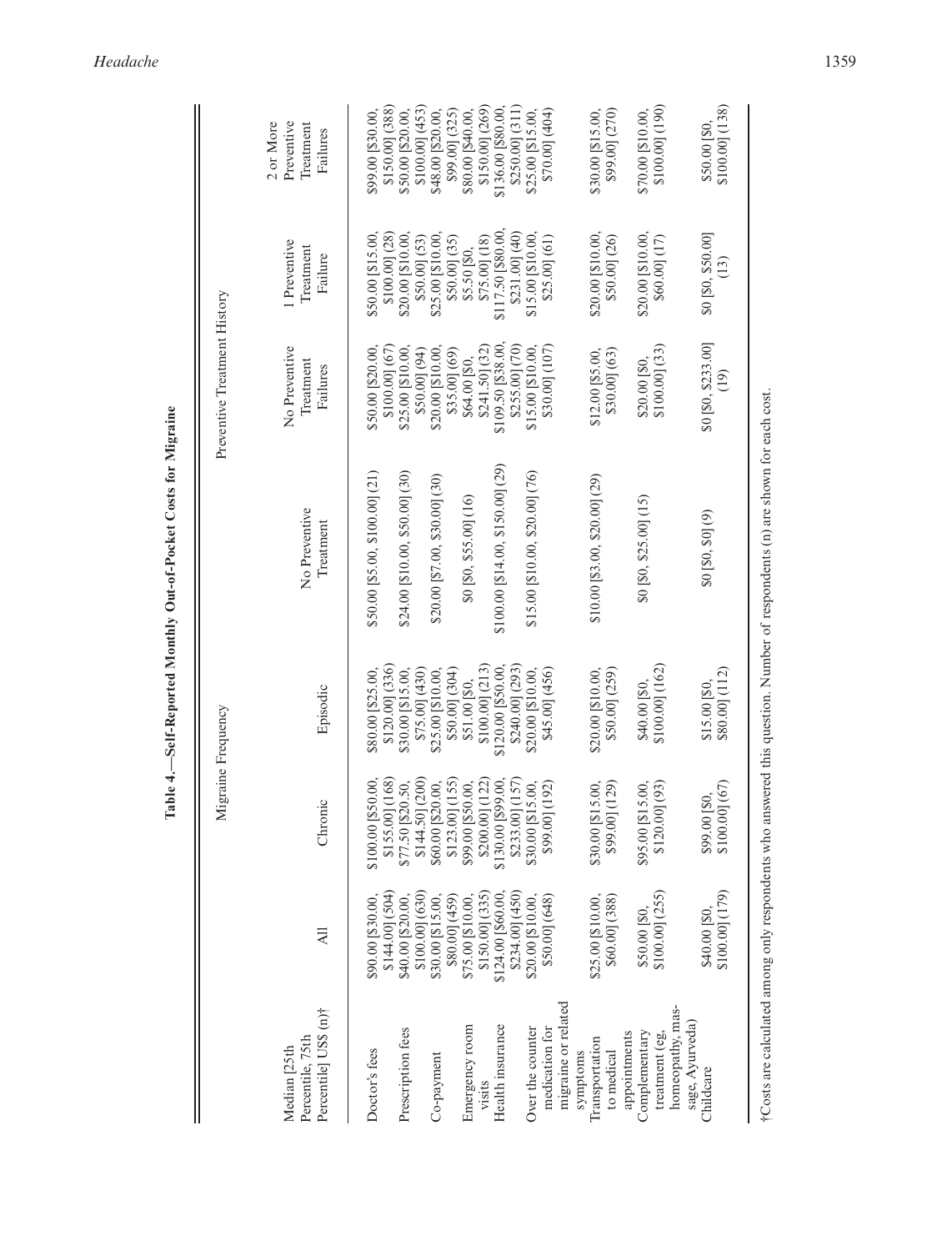|                                                                                                                       |                |            | Migraine Frequency |                            | Preventive Treatment History        |                                   |                                            |
|-----------------------------------------------------------------------------------------------------------------------|----------------|------------|--------------------|----------------------------|-------------------------------------|-----------------------------------|--------------------------------------------|
|                                                                                                                       | $\overline{a}$ | Chronic    | Episodic           | No Preventive<br>Treatment | Treatment Failures<br>No Preventive | Treatment Failure<br>1 Preventive | 2 or More Preventive<br>Treatment Failures |
| Absenteeism (work time missed) 21.5 (610)†                                                                            |                | 25.9 (185) | 19.5 (425)         | 4.4 (53)                   | 12.5 (96)                           | 11.8(45)                          | 26.8 (416)                                 |
| Presenteeism (reduced on-the-job<br>$(\text{mean } \% (n))$                                                           | 60.0(608)      | 67.3 (184) | 56.8 (424)         | 35.5 (53)                  | 54.0 (95)                           | 51.8(45)                          | 65.4 (415)                                 |
| Work productivity loss (mean<br>effectiveness) (mean $\%$ (n))                                                        | 64.7 (608)     | 72.7 (184) | 61.3 (424)         | 37.6 (53)                  | 56.9 (95)                           | 53.8 (45)                         | 71.1(415)                                  |
| Activity impairment (activity<br>time missed) (mean $\%$ (n))<br>$\%$ (n)                                             | 63.5(661)      | 69.9 (194) | 60.8 (467)         | 44.7 (57)                  | 57.3 (112)                          | 56.1 (49)                         | 68.2 (443)                                 |
| The sample size (n) listed represent the number of respondents available to calculate the variable listed in the row. |                |            |                    |                            |                                     |                                   |                                            |

episodic migraine, $19$  and that people with migraine worry about a next migraine attack, $^{20}$  experience low sleep quality,  $2^{1,22}$  and rely on family for help.<sup>23,24</sup> Our study is unique in that it also provides this data by respondents' preventive treatment history. We show that respondents with highest needs (those with 2 or more preventive treatment failures) are severely impacted by migraine. For example, large proportions have interictal anxiety as evidenced by the fear of a next migraine attack (48%), experience sleep difficulties due to migraine (90%), and rely on family, friends, and others for help with everyday tasks during migraine attacks (74%). This group might experience greater emotional burden because of their history of treatment failures, resulting in a feeling of helplessness.

While our findings on the functional burden of migraine are similar to those found in the AMPP Study, which reported that approximately half (54%) of respondents had severe headache-related disabil ity and 30% reported 1-2 days of activity restriction per attack,<sup>6</sup> we also add important detail that this impairment occurs during all migraine phases, extending from the premonitory/aura phase through the post drome phase.

Our study also adds important data on monthly out-of-pocket costs. Overall, our study shows people with migraine pay substantial out-of-pocket costs, higher than the U.S. average of \$92 per month reported in 2016 among people who are privately insured, Medicare and Medicaid beneficiaries, and people who are uninsured, $^{25}$  but closer to the \$511 per month spent among Medicare beneficiaries in fair/poor health.<sup>26</sup> While the National Health Interview survey provides data on the estimated monthly cost of complementary treatment  $(S47)$ ,  $27$  our study provides more granularity on specific types of costs. Further, our survey respon dents reported higher costs than those reported in the National Health Interview survey (median \$20-\$124 across all types of costs, including \$50 for comple mentary treatment). In particular, respondents with a history of 2 or more preventive treatment failures pay higher out-of-pocket costs across all types of costs. The higher costs seen in our study could be due to our high-needs sample, namely who experience 4 or more monthly migraine days and have a history of preven tive treatment failures. In addition, out-of-pocket costs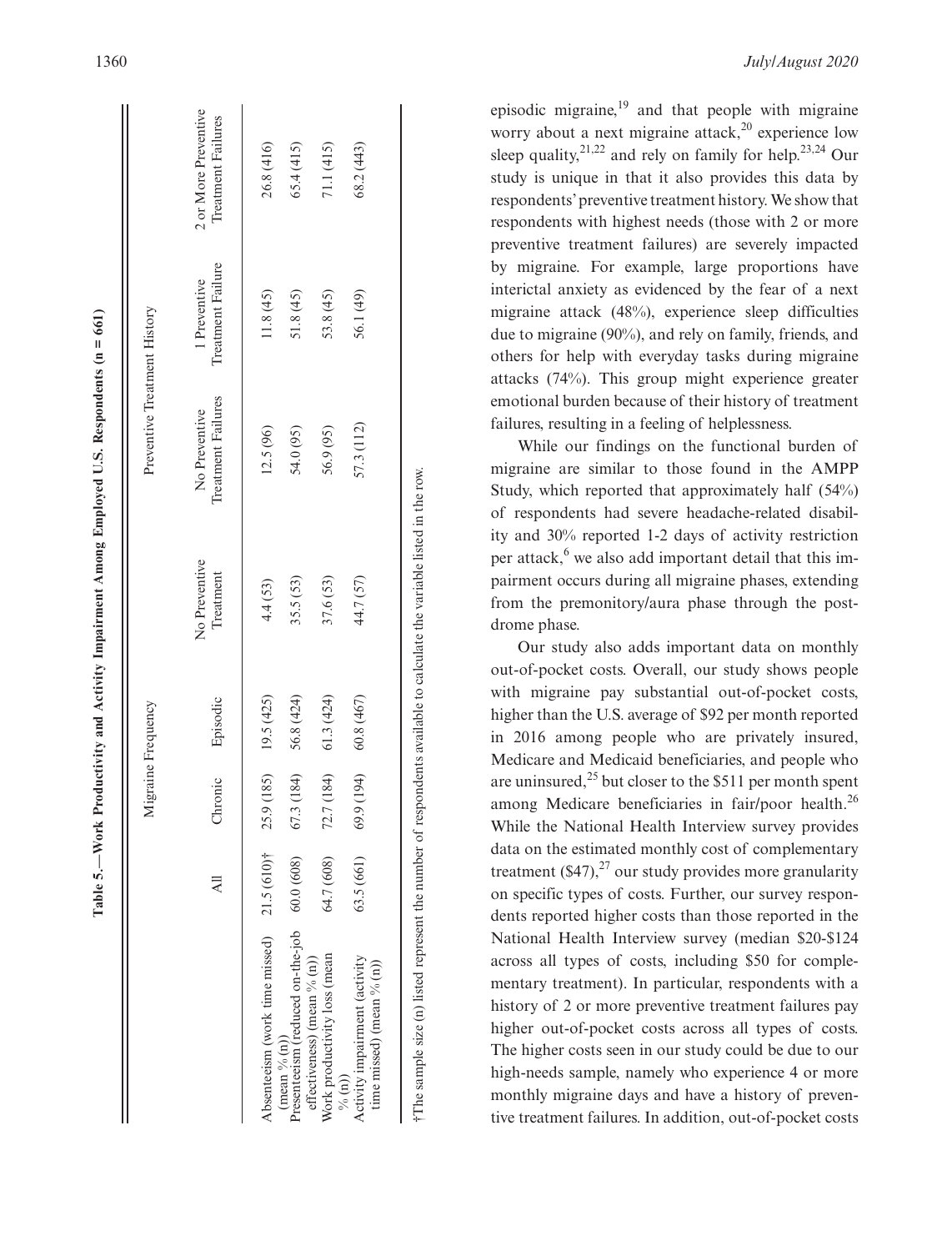were self-reported and unverified, which may have resulted in imprecise data. During our analysis, the difference in mean vs median costs illustrated substantial skewness in the data. Further, these questions received lower response rates than others in the survey. Thus, more research into whether these differences exist in other studies, and if so, why these differences are seen, is needed.

Respondents in our survey reported more hours missed from work due to migraine (6 hours missed in the past 7 days) than respondents to the AMPP Study (1 day missed in the previous 3 months  $(N = 162,576)^6$ ) and the IBMS (1.8 days missed in the previous 3 months  $(N = 1205)^{12}$ ). Unlike these studies, our respondents were required to report 4 or more monthly migraine days to be eligible to participate, which is more than what was required in the AMPP and IBMS samples. Our respondents also reported greater workplace productivity and activity impairment than other international studies of migraine. In a 2018 European survey, 218 respondents with 4 or more monthly migraine days reported 14% of work time was missed (absenteeism) and 36% of work time was impaired (presenteeism), for a total of  $39\%$  work productivity loss.<sup>28</sup> This is lower than the 22% absenteeism, 60% presenteeism, and 65% work productivity loss found in our sample and is more similar to the global results of the "My Migraine Voice" survey (13% absenteeism, 48% presenteeism,  $52\%$  work productivity loss).<sup>14</sup> Other than being more anxious (38% vs 27%) and being more likely to report a family history of migraine (61% vs 54%), U.S. respondents were similar to all "My Migraine Voice" survey respondents.<sup>14</sup> Thus, it is possible that there is a structural difference in the U.S. workplace, such as fewer guaranteed paid vacation days or sick leave that results in greater workplace productivity loss in the U.S. compared to Europe or globally. Further research on this finding is warranted.

Although we used a convenience sample, you can calculate an estimate of work time missed due to migraine in the U.S. population. Assuming 2% of the U.S. population has chronic migraine $^{29}$  and assuming there are 251 million U.S. adults, $30$  we can estimate 5 million U.S. adults meet criteria for chronic migraine. In our sample,  $61\%$  of those with chronic migraine were currently employed, translating to approximately 3 million employed U.S. adults with chronic migraine. Using our findings (6 hours of work missed due to migraine in the last 7 days), at least 18 million hours of work were missed due to migraine in the last 7 days among employed U.S. adults with chronic migraine. Using an average hourly wage of  $$27.66$ ,<sup>31</sup> this translates to \$498 million in lost productivity per week. There are limitations with this calculation which could result in an overestimate or underestimate. As noted above, our findings showed respondents reported more hours missed than other studies, resulting in a higher cost estimate of lost productivity. Moreover, this calculation could be a conservative estimate as it uses the prevalence of only those with chronic migraine; the actual prevalence of our sample of people with migraine is likely higher. In addition, it does not account for the productivity losses of unemployed adults, including those who are unemployed or underemployed due to migraine. Further research is needed to explore this estimate using a more representative survey sample.

**Study Strengths and Limitations.—**This study has several limitations. First, we used a convenience sample of online survey respondents who self-selected to participate and have 4 or more monthly migraine days and are on preventive treatment. In particular, the response rate to questions on out-of-pocket costs was self-reported and low (16-59%), likely leading to selection bias. Respondents may not be representative of all people with migraine. In addition, only those with internet access were able to respond to the survey, likely inadvertently excluding respondents of lower socioeconomic status. Second, all data were self-reported, unverified, and may be subject to self-report and recall bias, especially migraine attack information and impact (eg, frequency, severity, and duration) and out-of-pocket costs. Respondents who pay very high out-of-pocket costs might be subject to recall bias and studies show that families can incorrectly estimate outof-pocket costs vs what is eventually covered by their insurance.32 Third, while the WPAI is a validated and widely used instrument, and survey questions were informed by a qualitative pilot study, unvalidated survey questions were also used.

Moreover, the online method allowed a wealth of data to be collected from a large sample of individuals with migraine around the world. In addition, this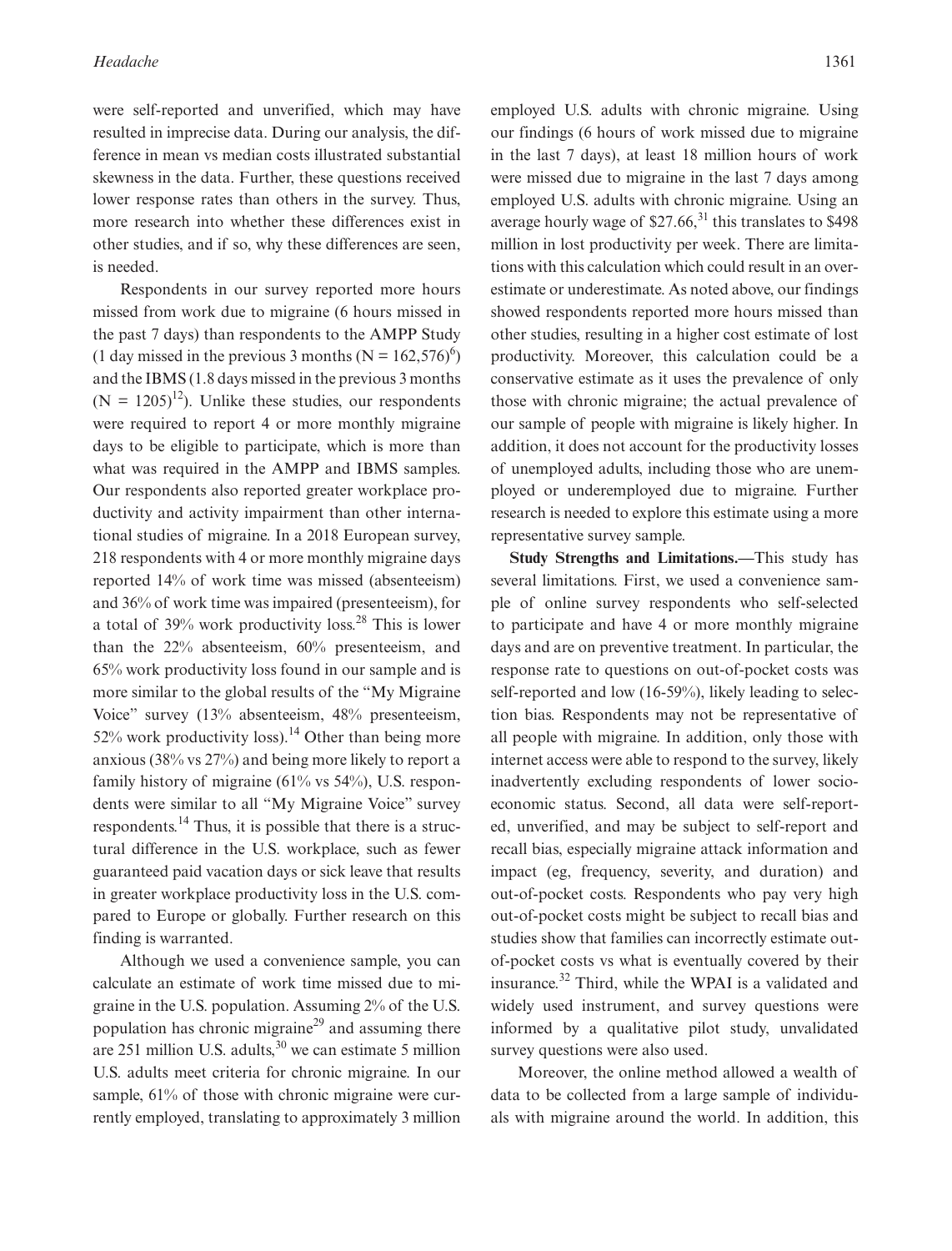survey is unique in that it sampled patients with more severe migraine who are less often studied in other large surveys (ie, with a self-reported diagnosis of migraine with 4 or more migraine days per month using or previously used preventive migraine treatment). It also included novel questions, developed based on patient input, not typically included in large migraine surveys, including the length of and functional limitations experienced during each migraine phase and estimated monthly out-of-pocket costs. As a result, this study collected important information on the impact of migraine from patients experiencing frequent migraine attacks and adds comprehensive and recent data to the literature on migraine.

# **CONCLUSION**

Migraine is a worldwide problem, affecting people of all ages, races, income levels, and geographical areas. In this U.S. sample among those with more severe migraine (4 or more monthly migraine days) and especially among those with 2 or more preventive treatment failures, migraine severely impacts daily life and is costly. People with migraine are limited during all phases of migraine, experience fear of a next migraine attack and sleep difficulties due to migraine, rely on family and friends for support, and report productivity losses. Future research should explore the burden of migraine among other subgroups disproportionately affected by migraine (such as females or younger adults) and reexamine workplace productivity loss and out-of-pocket costs to better understand the unique needs of people with migraine living in the U.S.

*Acknowledgments: The authors thank the My Migraine Voice Steering Committee and all study participants for their contribution to the "My Migraine Voice" initiative.*

# **STATEMENT OF AUTHORSHIP**

#### **Category 1**

#### **(a) Conception and Design**

Chinmay G. Deshpande, Pamela Vo, Todd J. Schwedt

# **(b) Acquisition of Data**

Chinmay G. Deshpande, Pamela Vo, Todd J. Schwedt

# **(c) Analysis and Interpretation of Data**

Sarah N. Gibbs, Shweta Shah, Chinmay G. Deshpande, Mark E. Bensink, Michael S. Broder, Paula K. Dumas, Dawn C. Buse, Pamela Vo, Todd J. Schwedt

# **Category 2**

# **(a) Drafting the Manuscript**

Sarah N. Gibbs, Shweta Shah, Mark E. Bensink, Michael S. Broder

**(b) Revising It for Intellectual Content**

Chinmay G. Deshpande, Paula K. Dumas, Dawn C. Buse, Pamela Vo, Todd J. Schwedt

# **Category 3**

#### **(a) Final Approval of the Completed Manuscript**

Sarah N. Gibbs, Shweta Shah, Chinmay G. Deshpande, Mark E. Bensink, Michael S. Broder, Paula K. Dumas, Dawn C. Buse, Pamela Vo, Todd J. Schwedt

# **REFERENCES**

- 1. Vos T, Abajobir AA, Abate KH, et al. Global, regional, and national incidence, prevalence, and years lived with disability for 328 diseases and injuries for 195 countries, 1990-2016: A systematic analysis for the Global Burden of Disease Study 2016. *Lancet*. 2017;390:1211-1259.
- 2. Steiner TJ, Stovner LJ, Vos T, Jensen R, Katsarava Z. Migraine is first cause of disability in under 50s: Will health politicians now take notice? *J Headache Pain*. 2018;19:17.
- 3. *NHIS Tables of Summary Health Statistics* [Internet]. 2018 [cited 2019 Mar 15]. Available from: [https://www.](https://www.cdc.gov/nchs/nhis/shs/tables.htm) [cdc.gov/nchs/nhis/shs/tables.htm](https://www.cdc.gov/nchs/nhis/shs/tables.htm)
- 4. Blumenfeld A, Varon S, Wilcox T, et al. Disability, HRQoL and resource use among chronic and episodic migraineurs: Results from the International Burden of Migraine Study (IBMS). *Cephalalgia*. 2011;31: 301-315.
- 5. Adams AM, Serrano D, Buse DC, et al. The impact of chronic migraine: The Chronic Migraine Epidemiology and Outcomes (CaMEO) Study methods and baseline results. *Cephalalgia*. 2015;35:563-578.
- 6. Lipton RB, Bigal ME, Diamond M, et al. Migraine prevalence, disease burden, and the need for preventive therapy. *Neurology*. 2007;68:343-349.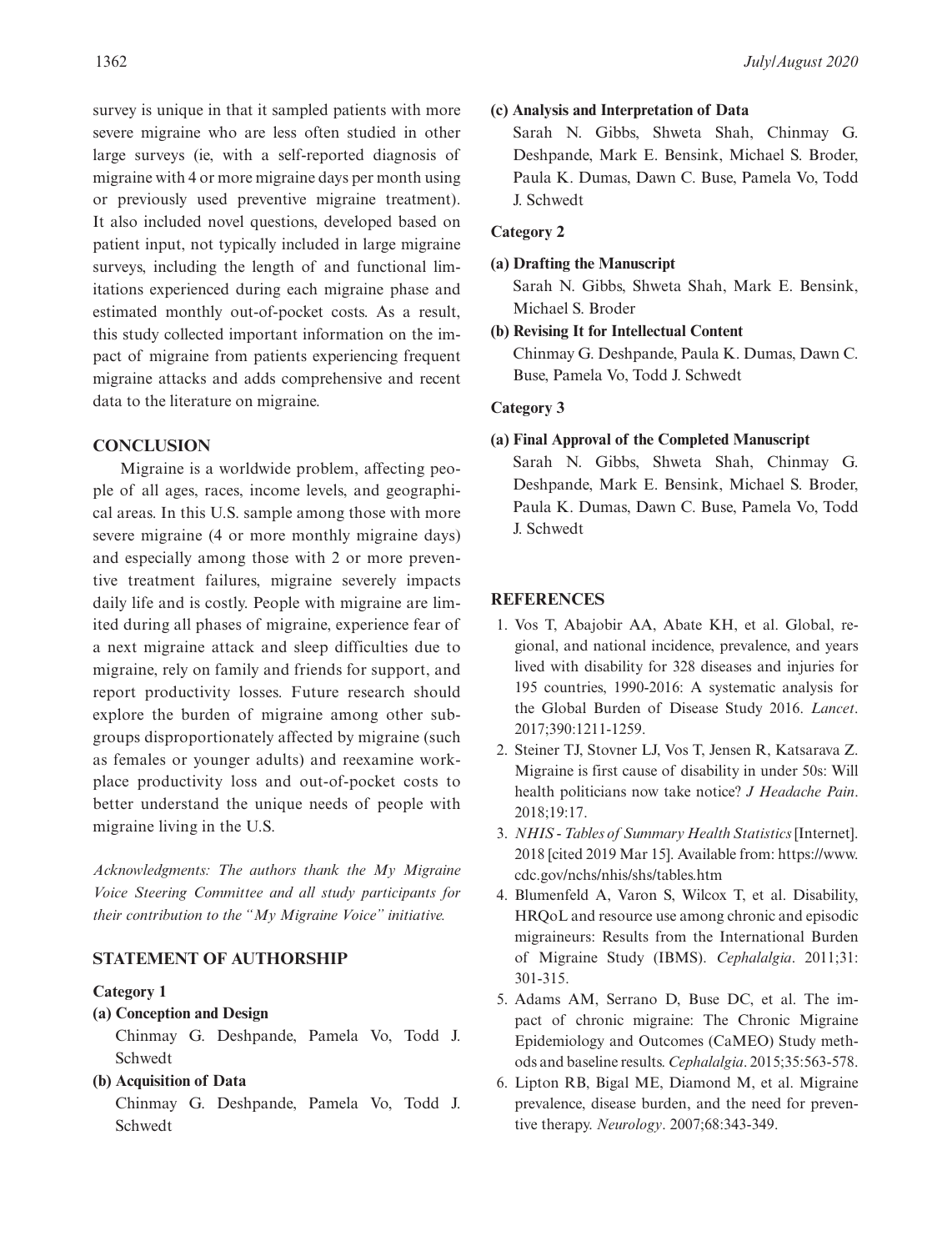- 7. Raggi A, Giovannetti AM, Quintas R, et al. A systematic review of the psychosocial difficulties relevant to patients with migraine. *J Headache Pain*. 2012;13:595-606.
- 8. Lantéri-Minet M, Duru G, Mudge M, Cottrell S. Quality of life impairment, disability and economic burden associated with chronic daily headache, focusing on chronic migraine with or without medication overuse: A systematic review. *Cephalalgia*. 2011;31:837-850.
- 9. Abu Bakar N, Tanprawate S, Lambru G, Torkamani M, Jahanshahi M, Matharu M. Quality of life in primary headache disorders: A review. *Cephalalgia*. 2016;36:67-91.
- 10. Stokes M, Becker WJ, Lipton RB, et al. Cost of health care among patients with chronic and episodic migraine in Canada and the USA: results from the International Burden of Migraine Study (IBMS). *Headache*. 2011;51:1058-1077.
- 11. Raval AD, Shah A. National trends in direct health care expenditures among US adults with migraine: 2004 to 2013. *J Pain*. 2017;18:96-107.
- 12. Messali A, Sanderson JC, Blumenfeld AM, et al. Direct and indirect costs of chronic and episodic migraine in the United States: A web-based survey. *Headache*. 2016;56:306-322.
- 13. Burton WN, Landy SH, Downs KE, Runken MC. The impact of migraine and the effect of migraine treatment on workplace productivity in the United States and suggestions for future research. *Mayo Clin Proc*. 2009;84:436-445.
- 14. Martelletti P, Schwedt TJ, Lanteri-Minet M, et al. My migraine voice survey: A global study of disease burden among individuals with migraine for whom preventive treatments have failed. *J Headache Pain*. 2018;19:115.
- 15. Ruiz de la Torre E, Martelletti P, Craven A, et al. Burden and impact of migraine: A caregiver's perspective. *Int Headache Congr*. 2017;37(1S): 319-374.
- 16. Ruiz de la Torre E, Martelletti P, Craven A, et al. Real-world patient perspective on the burden and impact of migraine. *Int Headache Congr*. 2017;37(1S): 319-374.
- 17. US Department of Health and Human Services. *Human Subject Regulations Decision Charts* [Internet]. Chart 4. 2016. Available from: [https://www.hhs.gov/](https://www.hhs.gov/ohrp/regulations-and-policy/decision-charts/index.html#c4) [ohrp/regulations-and-policy/decision-charts/index.](https://www.hhs.gov/ohrp/regulations-and-policy/decision-charts/index.html#c4) [html#c4](https://www.hhs.gov/ohrp/regulations-and-policy/decision-charts/index.html#c4)
- 18. Reilly MC, Zbrozek AS, Dukes EM. The validity and reproducibility of a work productivity and activity impairment instrument. *PharmacoEconomics*. 1993;4:353-365.
- 19. Katsarava Z, Buse DC, Manack AN, Lipton RB. Defining the differences between episodic migraine and chronic migraine. *Curr Pain Headache Rep*. 2012;16:86-92.
- 20. Brandes JL. Migraine and functional impairment. *CNS Drugs*. 2009;23:1039-1045.
- 21. Yang C-P, Wang S-J. Sleep in patients with chronic migraine. *Curr Pain Headache Rep*. 2017;21:39.
- 22. Buse DC, Rains JC, Pavlovic JM, et al. Sleep disorders among people with migraine: Results from the Chronic Migraine Epidemiology and Outcomes (CaMEO) study. *Headache*. 2019;59:32-45.
- 23. Buse DC, Powers SW, Gelfand AA, et al. Adolescent perspectives on the burden of a parent's migraine: Results from the CaMEO study. *Headache*. 2018;58: 512-524.
- 24. Buse DC, Scher AI, Dodick DW, et al. Impact of migraine on the family: Perspectives of people with migraine and their spouse/domestic partner in the CaMEO study. *Mayo Clinic Proc*. 2016;91:596-611.
- 25. *Out-of-Pocket Spending* [Internet]. Peterson-Kaiser Health System Tracker. [cited 2019 May 17]. Available from: [https://www.healthsystemtracker.org/indicator/](https://www.healthsystemtracker.org/indicator/access-affordability/out-of-pocket-spending/) [access-affordability/out-of-pocket-spending/](https://www.healthsystemtracker.org/indicator/access-affordability/out-of-pocket-spending/)
- 26. Cubanski J, Neuman T, Damico A, Smith K. *Medicare Beneficiaries' Out-of-Pocket Health Care Spending as a Share of Income Now and Projections for the Future* [Internet]. Kaiser Family Foundation; 2018 [cited 2020 Jan 2]. Available from: [https://www.kff.org/report](https://www.kff.org/report-section/medicare-beneficiaries-out-of-pocket-health-care-spending-as-a-share-of-income-now-and-projections-for-the-future-tables/)[section/medicare-beneficiaries-out-of-pocket-health](https://www.kff.org/report-section/medicare-beneficiaries-out-of-pocket-health-care-spending-as-a-share-of-income-now-and-projections-for-the-future-tables/)[care-spending-as-a-share-of-income-now-and-proje](https://www.kff.org/report-section/medicare-beneficiaries-out-of-pocket-health-care-spending-as-a-share-of-income-now-and-projections-for-the-future-tables/) [ctions-for-the-future-tables/](https://www.kff.org/report-section/medicare-beneficiaries-out-of-pocket-health-care-spending-as-a-share-of-income-now-and-projections-for-the-future-tables/)
- 27. Nahin RL, Stussman BJ, Herman PM. Out-of-pocket expenditures on complementary health approaches associated with painful health conditions in a nationally representative adult sample. *J Pain*. 2015;16: 1147-1162.
- 28. Vo P, Fang J, Bilitou A, Laflamme AK, Gupta S. Patients' perspective on the burden of migraine in Europe: A cross-sectional analysis of survey data in France, Germany, Italy, Spain, and the United Kingdom. *J Headache Pain*. 2018;19:82.
- 29. Schwedt TJ. Chronic migraine. *BMJ*. 2014;24:g1416.
- 30. US Census Bureau. *National Population by Characteristics: 2010-2017* [Internet]. 2018. Available from: